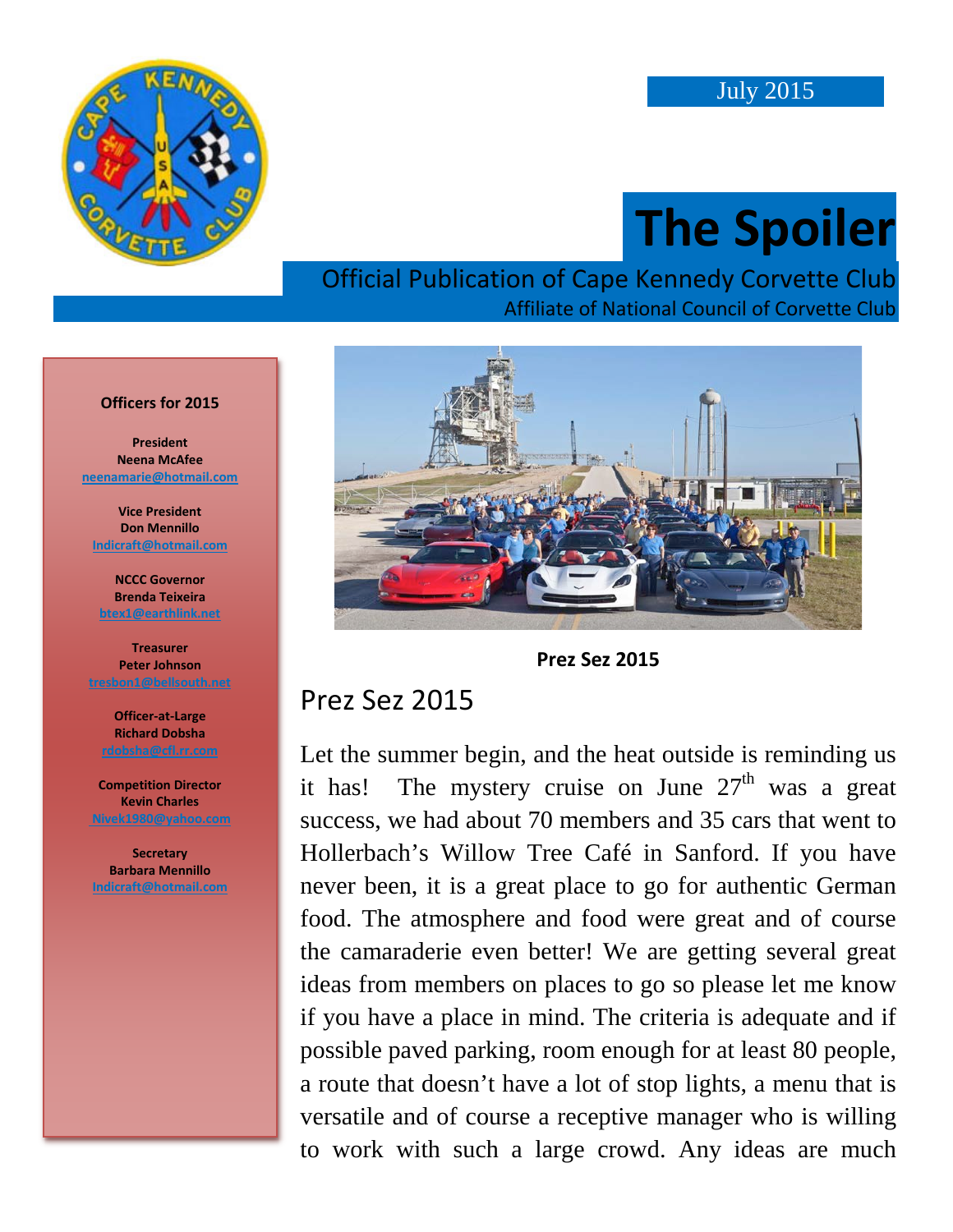appreciated.

On July  $4<sup>th</sup>$  the club participated in the parade in downtown Melbourne with 14 cars and about 28 members. It was a lot of fun and the turnout for the parade watchers was amazing, the children as well as adults looked like they were having a great time and enjoyed the Corvettes. Space Coast Club was also there so we made a nice long caravan of Corvettes. We then went to Meg O'Malley's for a great lunch with terrific service, it was a wonderful day and a great way to celebrate the holiday with good friends.

Congratulations to Richard and Christine Dobsha on the newest little addition Lillian to their family making them grandparents again.

Several of our members have been ill or had procedures done some in and some out of the hospital, we don't always hear until after the fact but want to wish you all a speedy recovery.

Please remember to keep an eye on the CKCC website calendar for events going on for the month. Hope everyone has a wonderful summer and I look forward to seeing you soon.



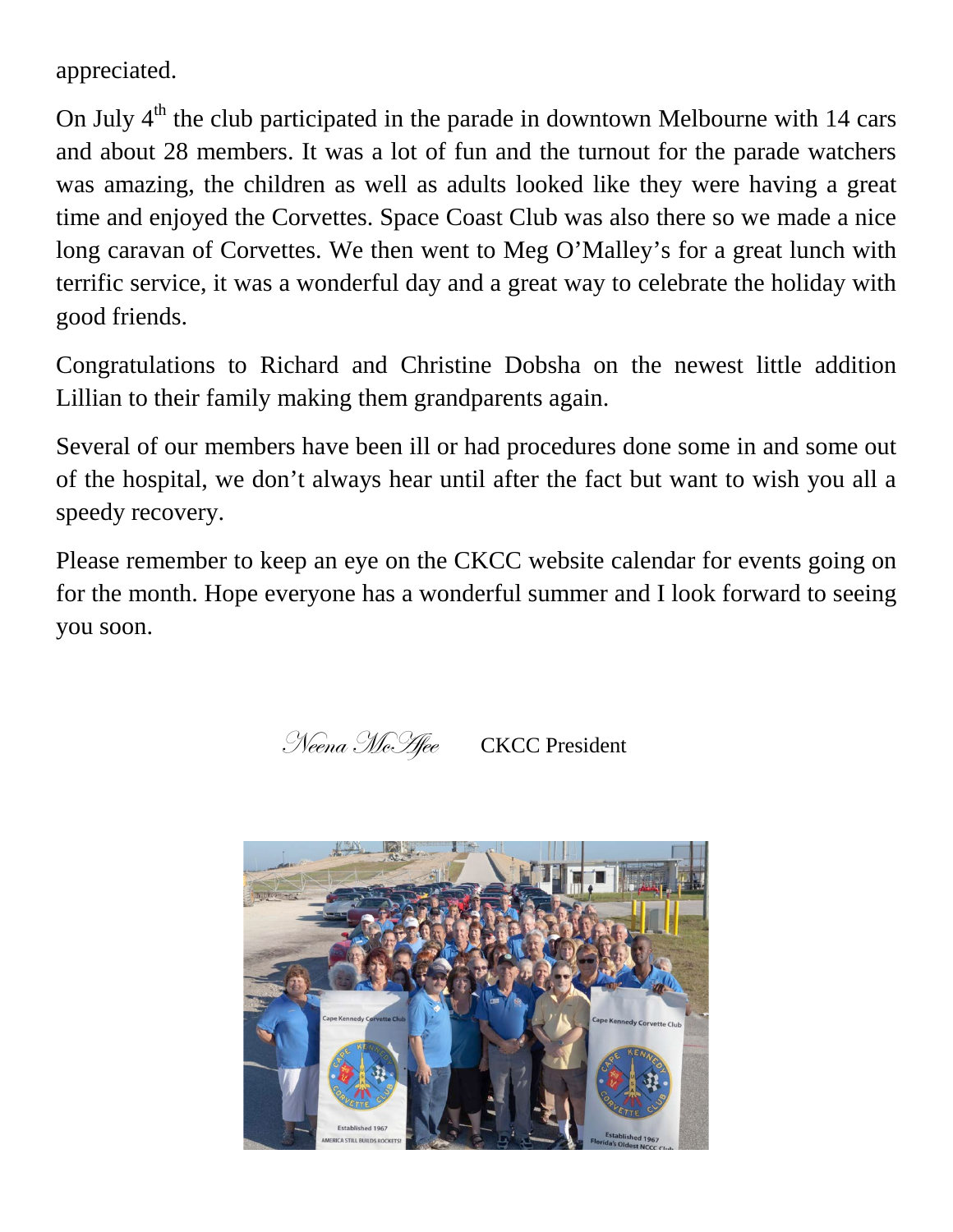#### **Volunteer Chairpersons for 2015**

**Social Activities MaureenBonanno [Msmaureen1102@cfl.rr.com](mailto:msmaureen1102@cfl.rr.com)**

> **Membership Kristi Halokovic Richard Dobsha**

**50/50 Drawing Susan Smith [smithstart@gmail.com](mailto:smithstart@gmail.com)**

**Publicity Director/Club Photographer Roger Wolf [wolfroger@rocketmail.com](mailto:wolfroger@rocketmail.com)**

**Spoiler Editor Patsy Shearer [wshearer001@cfl.rr.com](mailto:cozyjohn@cfl.rr.com)**

**Club Historian Maureen Bonanno [Msmaureen1102@cfl.rr.com](mailto:Msmaureen1102@cfl.rr.com)**

**Charitable Donations: Charles & Miriam Sikes [undertaker5400@aol.com](mailto:undertaker5400@aol.com)**

**Web site George and Kristi Halkovic** 

#### **CKCC & NCCC July-August Events**

- *Monday July 13, 5:30:* Social hour at 5:30 prior to the CKCC General Membership meeting, temporary location for this month only Red Lobster
- *Monday July 13 7:00:* CKCC General Membership meeting at 7:00
- *Saturday July 25, 9:00:* Eckler's Corvette new facility tour, 7980 Grissom Pkwy, Titusville followed by lunch at Dixie Crossroads in Titusville at 11.
- *Sunday August 1:* 7 Concours (Shows hosted by Cypress Gardens. See NCCCSouth for flyer.)
- *Sunday August 2, 10:00:* Fishlips at the Port Monthly Brunch
- *Saturday August 8, 1:00*: Bowling at Shore Lanes at 600 N. Courtenay Pkwy, Merritt Island
- *Saturday August 8, 4:*00: *:* Kings Duck Inn Monthly cruise in, 4155 N. Courtenay Pkwy, Merritt Island
- *Monday August 10:* Social hour at 5:30 prior to the CKCC General Membership meeting, Jimmie's Restaurant in Rockledge
- *Monday August 10:* CKCC General Membership 7:00 Jimmie's Restaurant Rockledge
- *August 22-28*: NCCC National convention Split Rock Resort, Pocono's

• *August 28-30*: Vettes at

Carlisle, Carlisle PA

• *Sept. 5:* 5 low speed

autocrosses and 2 matching time

trials at Sun-n-Fun Lakeland. This is a practice for the NCRS/NCCC event in January. (See NCCCSouth for flyer.)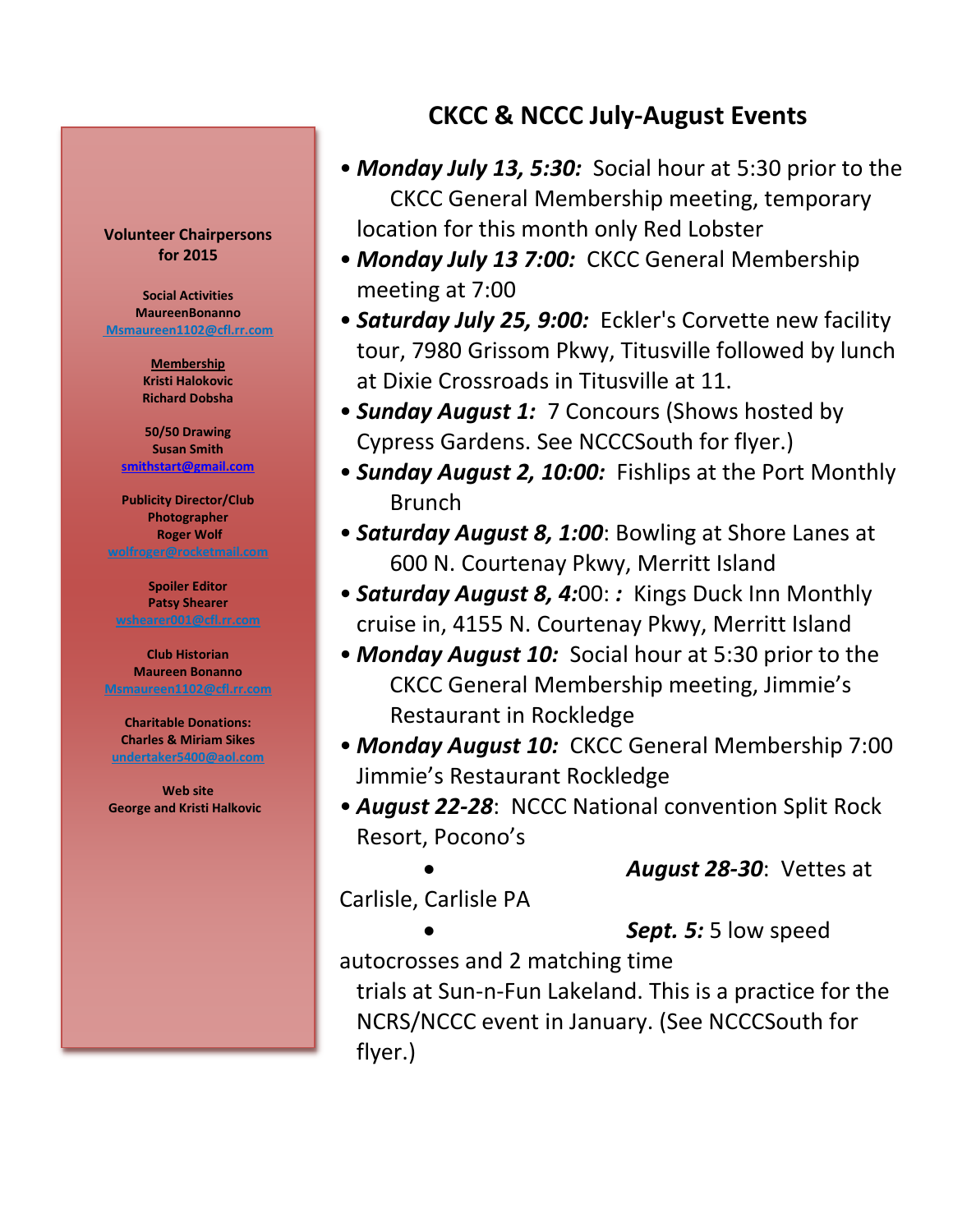**Can you guess what this is a picture of?**



# **The Vietnam Moving Wall Sunday, April 19th**

On Sunday, April 19, a number of the CKCC members joined the motorcycles for the Vietnam moving wall experience. Here is the entrance to Wickham Park. The flag display entrance was very impressive



Note the roadblock used to show how to enter the park. A number of Corvettes were in the parade.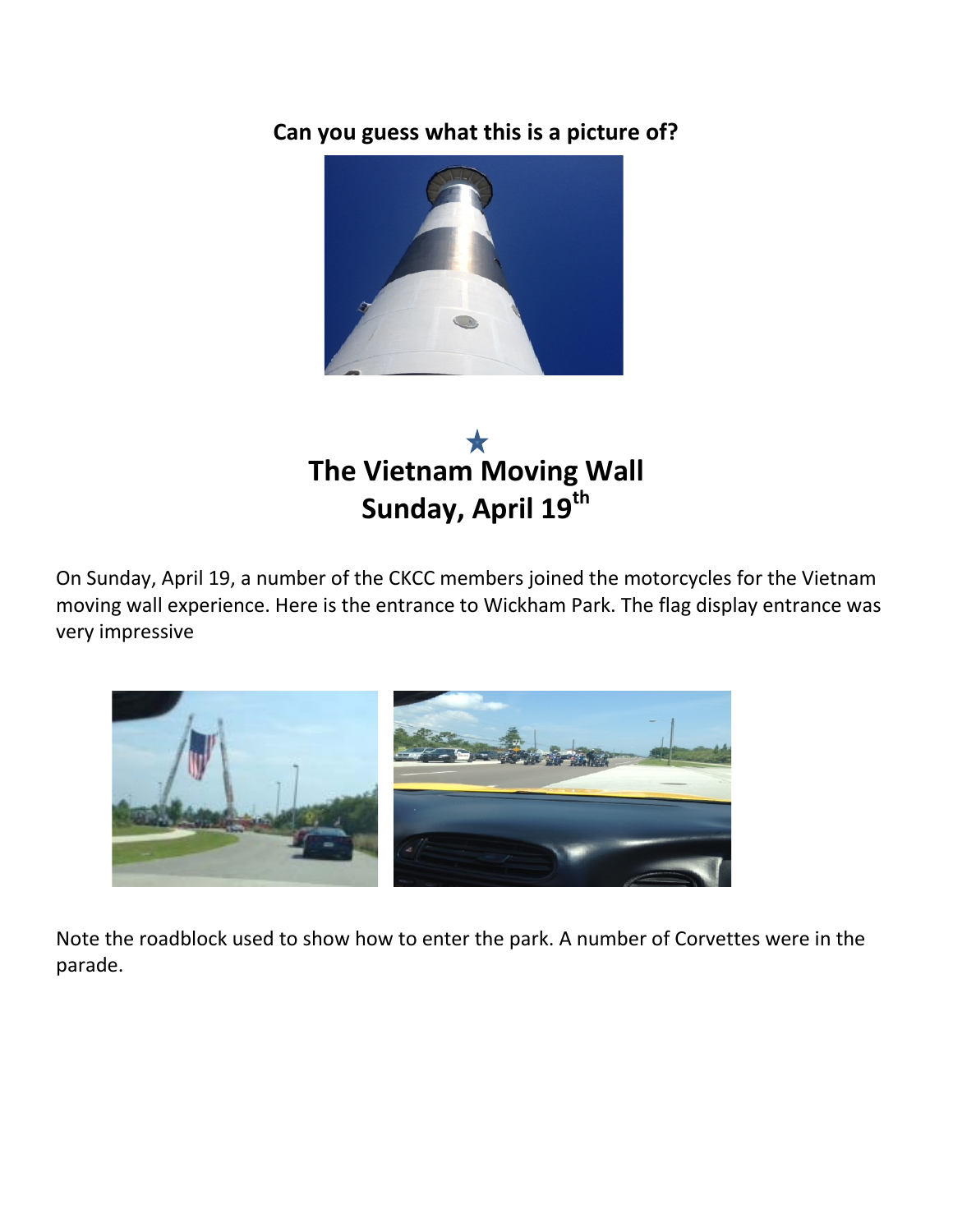

Judi Merrill and Joyce Hannon are checking out the field where the display is going up.

### **Engine Preparation**

Whether prepping your Corvette to roll across the auction block or display at a show, cleaning the engine adds value. A spotless engine shows just how important and well maintained your Corvette is. Filthy engines are more apt to retain heat and make it difficult to detect small leaks. Dirt and dust cause pulleys and belts to squeak from undue wear. Worst of all, it just looks bad.

Since the 1997 and newer engines use one ignition coil per cylinder, they can be cleaned without worry of water damage. Ignition distributors can be troublesome during engine cleaning, even with early cars, and very troublesome with the 90-96 LT series engines. This is very important: the engine must be at ambient temperature with no heat buildup. Don't start the engine for any length of time! Park the car overnight where the engine cleaning will take place. If the engine is even slightly warm, electronic components can condense moisture internally when cold water hits the surface.

All electrical components and connectors are weatherproof so direct water will not cause corrosion or damage. There is no need for a high pressure washer or steam cleaner in most cases. Steam cleaning is not a good idea because it will cause condensation. Pressure washers can force water into places it shouldn't be, making it difficult to remove. Water should only be directed at the engine block or cylinder heads.

Annual cleaning makes the procedure simple. A garden hose has enough pressure to safely remove any dirt, dust, and debris. While you are cleaning the engine and compartment, the radiator should be checked for debris. Radiator debris can be flushed out with the garden hose.

Keep things cool to avoid plastic part damage. Washing in the direct sunlight can discolor plastic covers if the cleaner dries on the pieces. Keep a water hose handy to rinse the exterior if any cleaning product gets on the paint.

If the underside of the hood is dirty, wash it first then rinse the exterior well. Apply cleaner to the engine and entire compartment. Wait approximately ten minutes before rinsing. Keep all areas wet with cleaner until rinsing is started.

Corvette Central uses Greased Lightning cleaner everywhere under the hood. Greased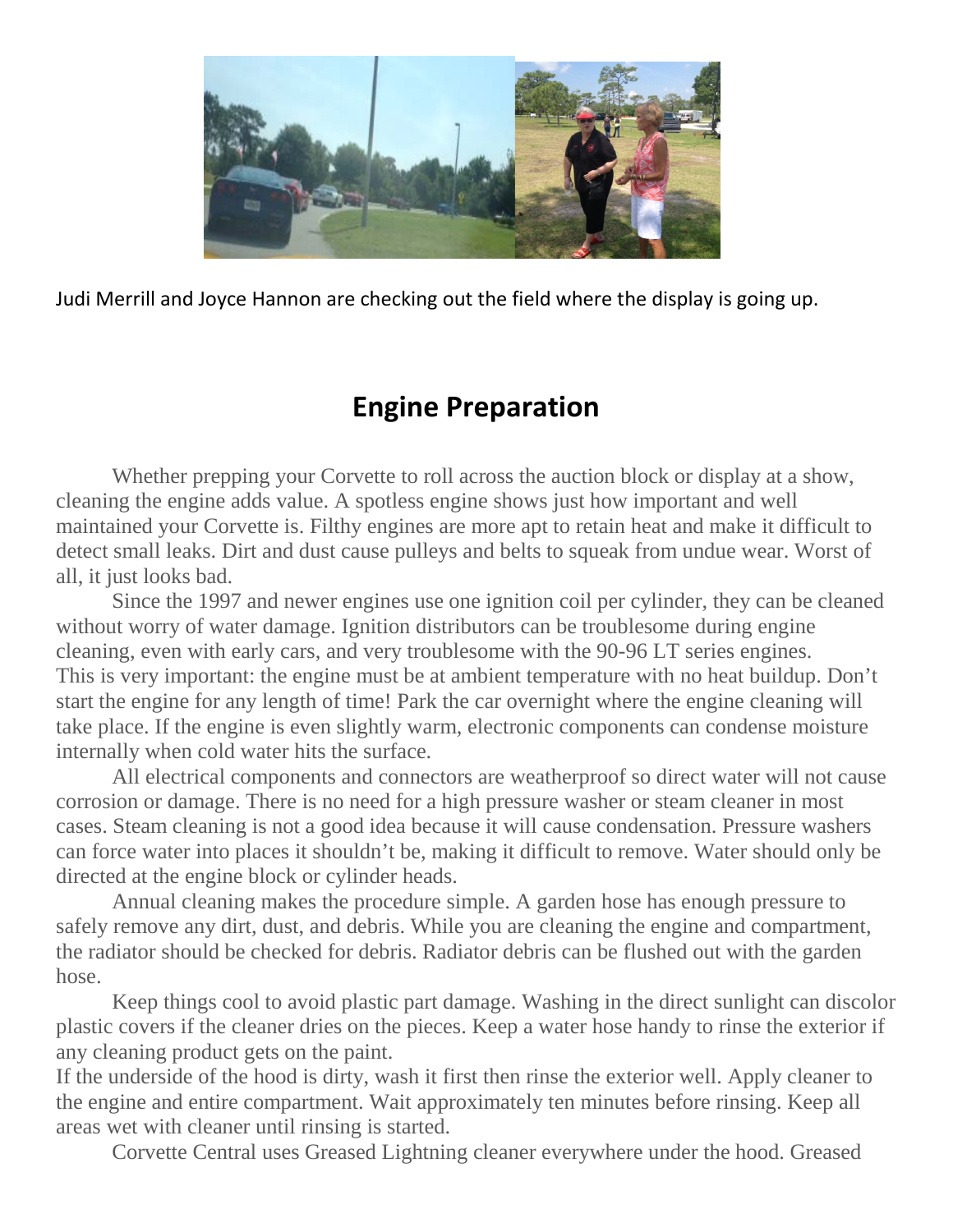Lightning lifts the dirt and dust to limit hand rubbing or brushing. There aren't any coated components that will discolor so citric acid cleaners will work without causing damage. We remove the engine covers and clean under them. Once everything is rinsed, compressed air should be used to blow off the water. Corrosion may begin if water is left under the engine covers.

Once the engine bay is cleaned you'll be proud to show it off at any show or cruise night. It makes a good impression on a potential buyer to see an engine that has been maintained properly. *Article from Corvette Central email.*



### **Pictures from the Mystery Tour**



**Table shots of members enjoying the food & beer.**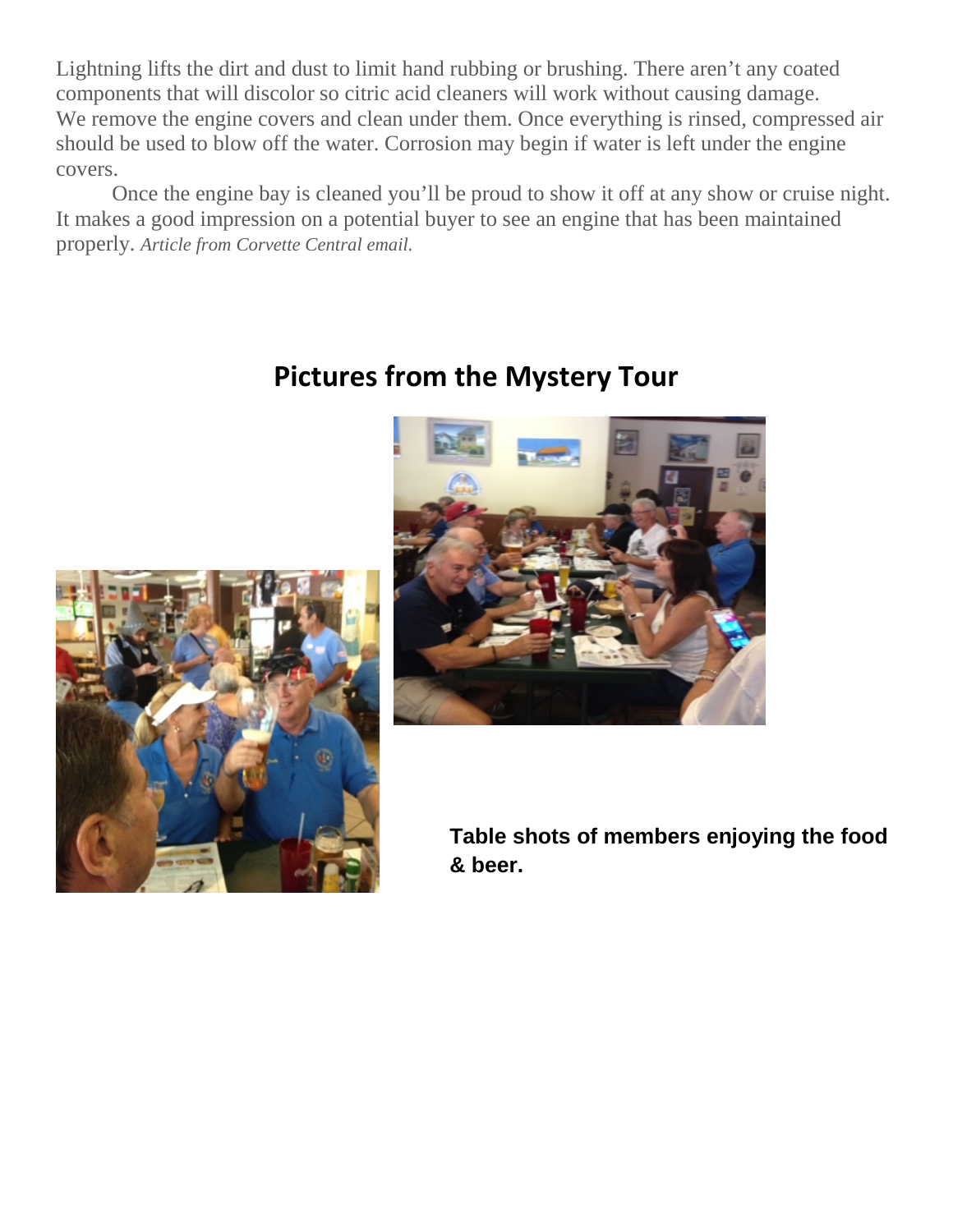

## **Future Plans**

A former CKCC member's child is planning a car show for Nov 21<sup>st</sup> at Rockledge HS. It will take place from 10 am until 3 pm. Music by Fast Eddie and there will be places to buy food. All proceeds go to the class of 2017 at Rockledge HS. She is hoping that CKCC members will come and support her. Questions contact, Sam Cavallaro, at 504- 9588 or mintcondition@juno.com.



#### **NCM Trip**

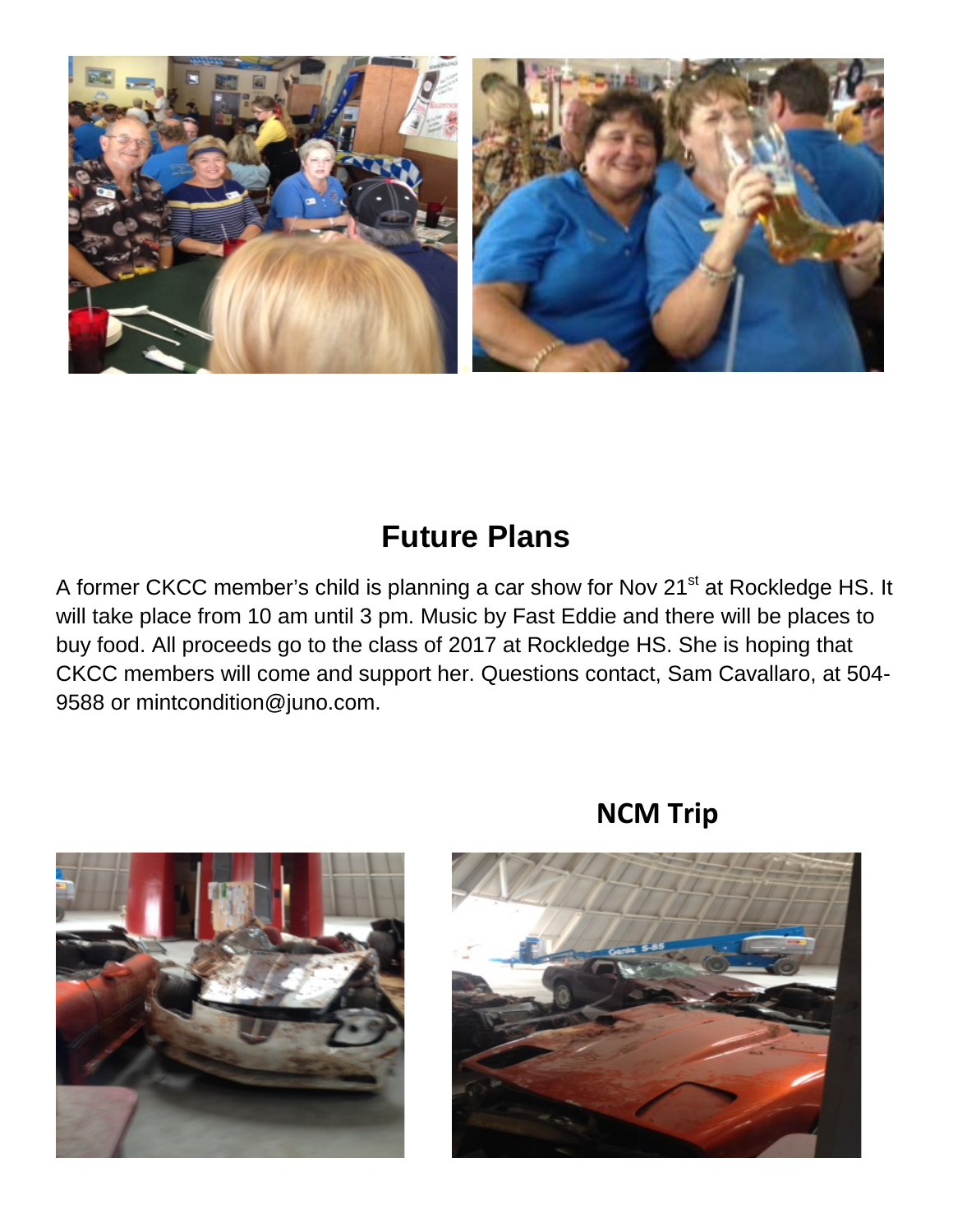

**This is all that is left in the display car room at the museum. The Shearer's visited there over Memorial Day. The room looks okay but they need to replace the displays.**



## **Club Sponsors**

#### **Platinum**

Beckman-Williamson Funeral Home

Fishlips

The Vette Doctor